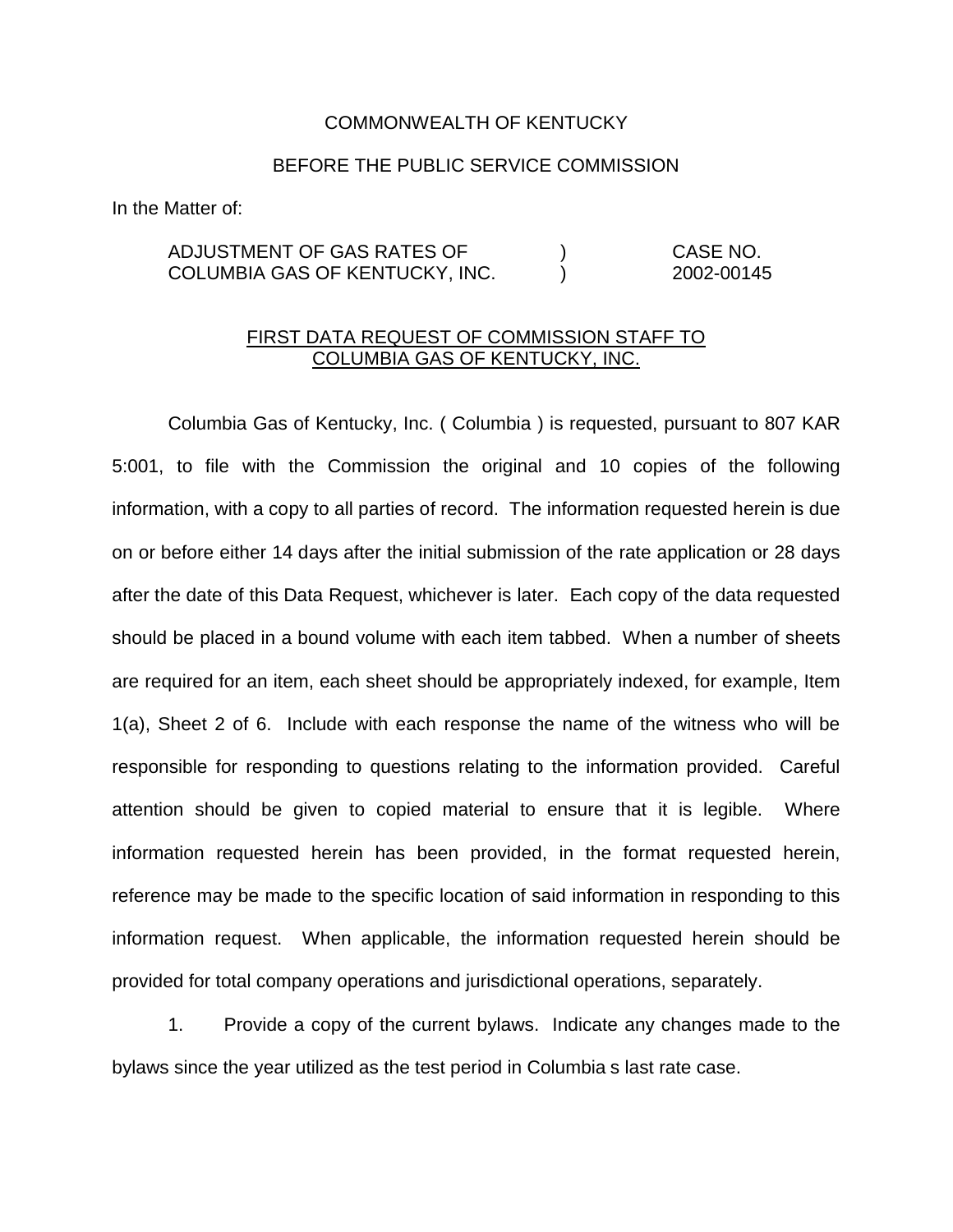2. Provide the capital structure at the end of each of the periods as shown in Format 2.

3. a. Provide a list of all outstanding issues of long-term debt as of the end of the latest calendar year and the end of the test period together with the related information as shown in Format 3a. Provide a separate schedule for each time period. Report in Column (k) of Format 3a, Schedule 2, the actual dollar amount of debt cost for the test year. Compute the actual and annualized composite debt cost rates and report them in column (j) of Format 3a, Schedule 2.

b. Provide an analysis of end-of-period, short-term debt and a calculation of the average and end-of-period cost rate as shown in Format 3b.

4. Provide a list of all outstanding issues of preferred stock as of the end of the latest calendar year and the end of the test period as shown in Format 4. Provide a separate schedule for each time period. Report in Column (h) of Format 4, Schedule 2, the actual dollar amount of preferred stock cost accrued or paid during the test year. Compute the actual and annualized preferred stock cost rate and report the results in Column (g) of Format 4, Schedule 1.

5. a. List all issues of common stock in the primary market during the most recent 10-year period as shown in Format 5a.

b. Provide the common stock information on a quarterly and yearly basis for the most recent 5 calendar years available, and through the latest available quarter as shown in Format 5b.

-2-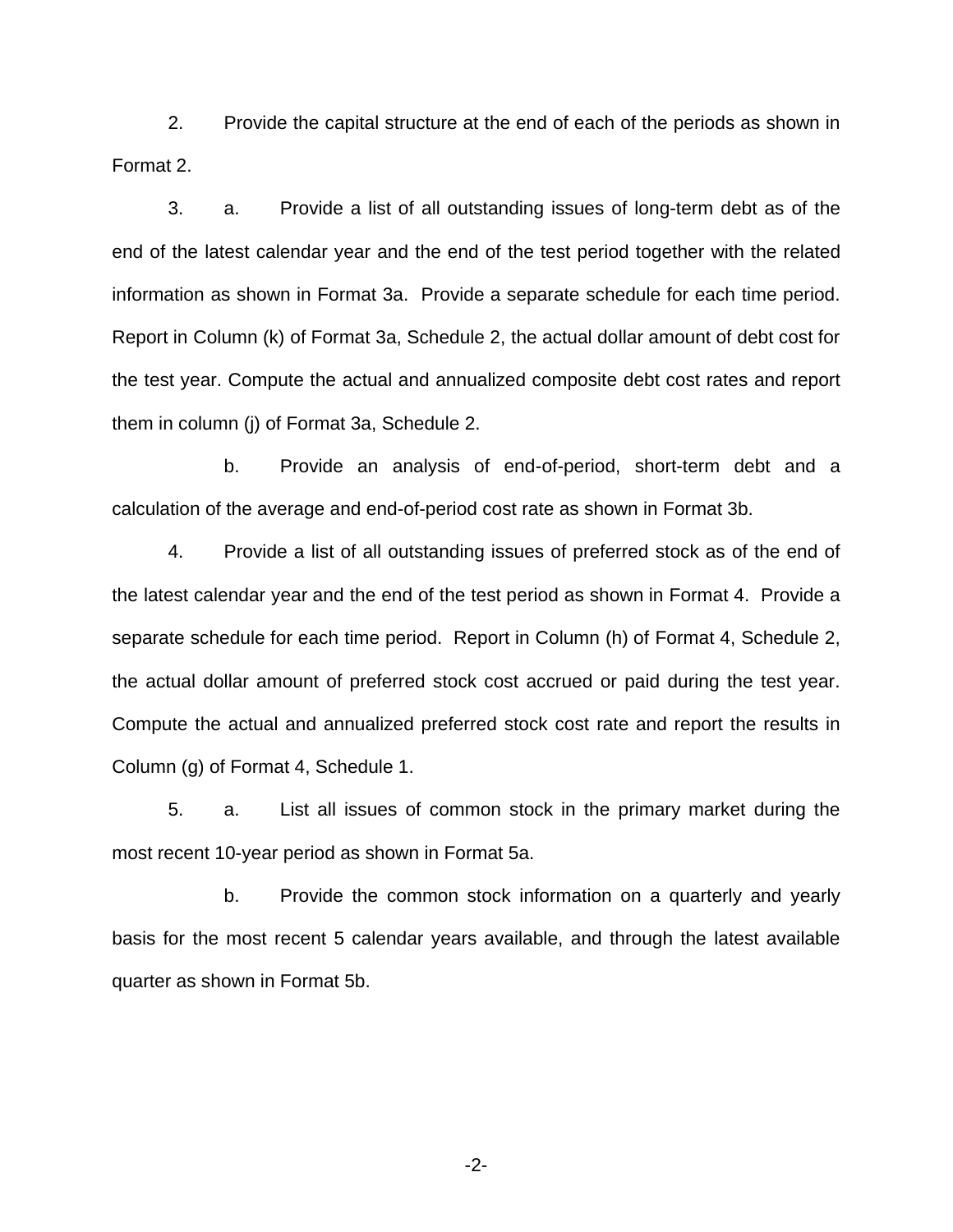c. Provide market prices for common stock for each month during the most recent 5-year period and for the months through the date the application is filed. List all stock splits and stock dividends by date and type.

6. Provide a computation of fixed charge coverage ratios for the 10 most recent calendar years and for the test year as shown in Format 6.

7. Provide the following:

a. A schedule of revenues for each active rate schedule reflecting test-year revenues per book rates, revenues at present rates annualized, and revenues at proposed rates annualized.

b. A schedule showing the amount and percent of any proposed increase or decrease in revenue distributed to each rate schedule. This schedule is to be accompanied by a statement which explains, in detail, the methodology or basis used to allocate the requested increase or decrease in revenue to each of the respective customer classes.

c. A schedule showing how the increase or decrease in (b) above was further distributed to each rate charge (i.e., customer or facility charge, Mcf charge, etc.). This schedule is to be accompanied by a statement which explains, in detail, the methodology or basis used to allocate the increase or decrease.

8. a. Provide, in comparative form, a gas operations only income statement, a statement of changes in financial position, a statement of cash flows, a statement of changes in owner s equity, and a balance sheet for the test year and the 12-month period immediately preceding the test year.

-3-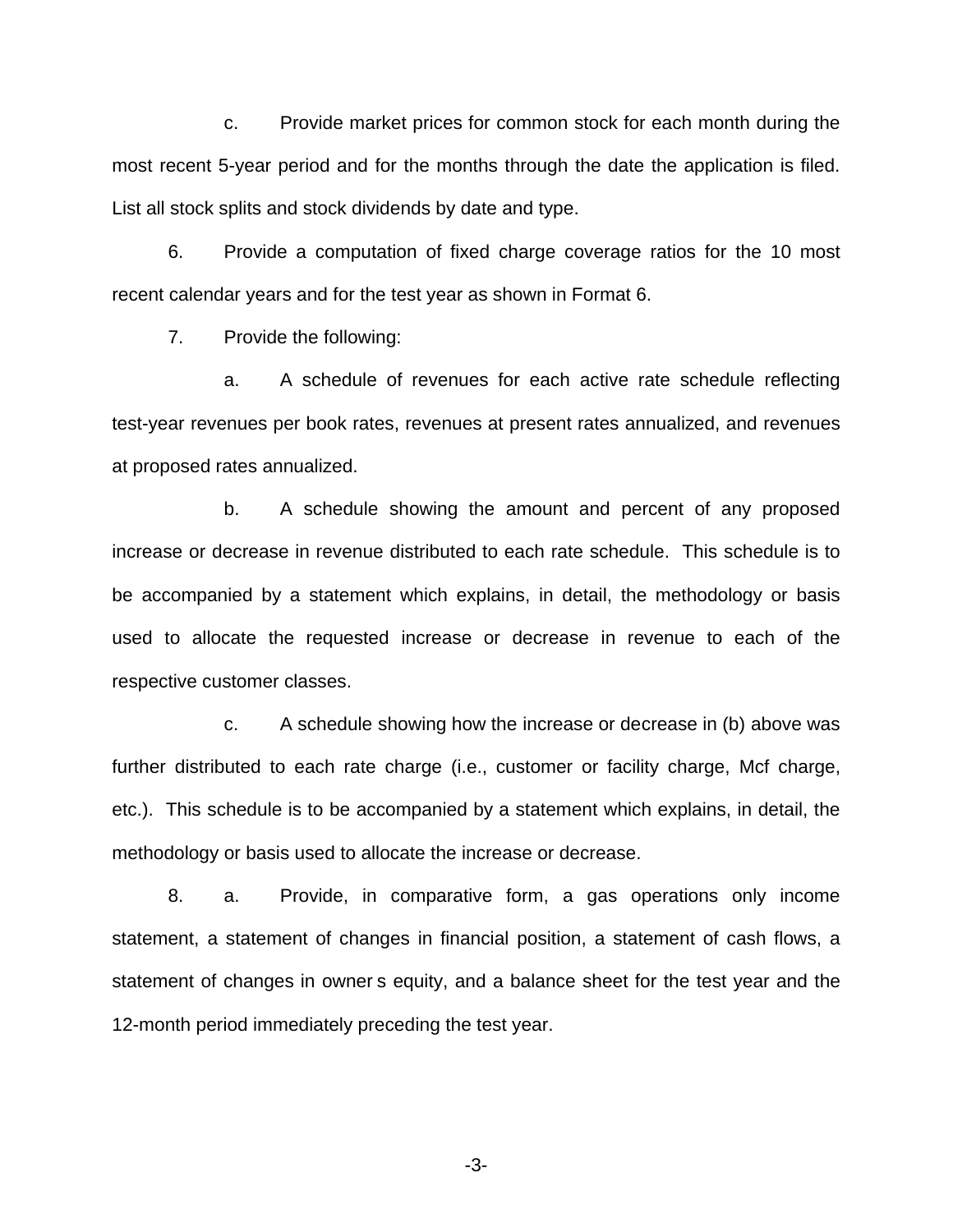b. Provide, in comparative form, a total company income statement, a statement of changes in financial position, a statement of cash flows, a statement of changes in owner s equity, and a balance sheet for the test year and the 12-month period immediately preceding the test year.

9. a. Provide a trial balance as of the last day of the test year (all income statement accounts should show activity for 12 months) showing account number, account title, and amount. Provide this information on a gas operations only basis. Only one copy need be supplied to the Commission. Other parties of record may examine the copy filed with the Commission.

b. Provide a trial balance as of the last day of the test year (all income statement accounts should show activity for 12 months) showing account number, account title, and amount. Provide this information on a total company operations basis. Only one copy need be supplied to the Commission. Other parties of record may examine the copy filed with the Commission.

10. Provide the balance in each current asset and each current liability account and subaccount included in Columbia s chart of accounts by months for the test year. In addition, show total current assets, total current liabilities, and the net current position by months, annually, and the 13-month average for the test year. Provide a reconciliation of current assets, current liabilities, and net current position provided in response to the above with the current assets and current liabilities as shown on the balance sheet for each month of the test year. If any amounts were allocated, provide a calculation of the factor used to allocate each amount.

-4-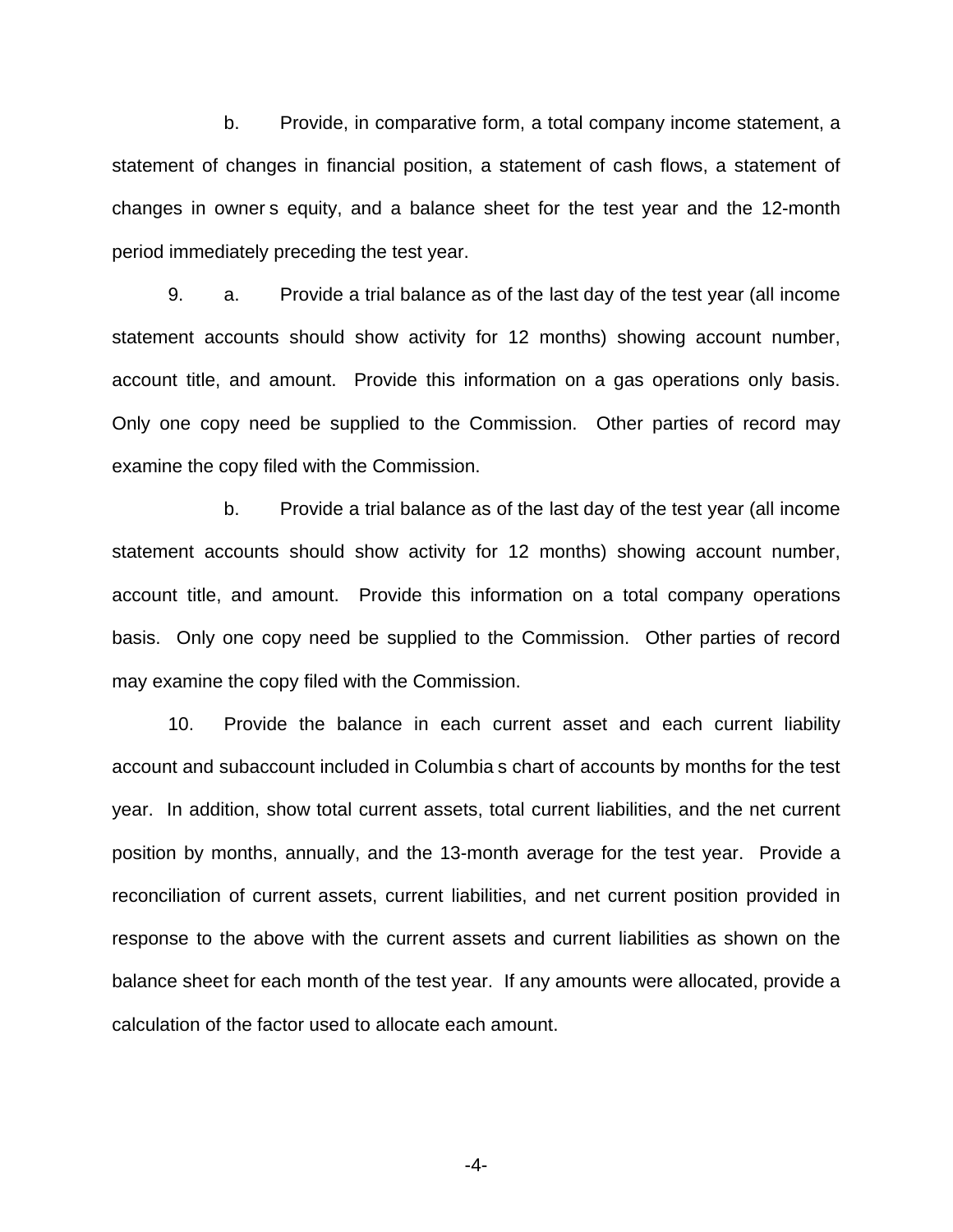11. List each common general office account (asset, reserve, and expense accounts) covering the 12 months of the test year applicable to more than one jurisdiction or utility operation. If any amounts were allocated, show a calculation of the factor used to allocate each amount.

12. Provide the following monthly account balances and a calculation of the average (13-month) account balances for the test year for the total company operations:

a. Plant in service (Account No. 101).

b. Plant purchased or sold (Account No. 102).

c. Property held for future use (Account No. 105).

d. Construction work in progress (Account No. 107).

e. Completed construction not classified (Account No. 106).

f. Depreciation reserve (Account No. 108).

g. Plant acquisition adjustment (Account No. 114).

h. Amortization of utility plant acquisition adjustment (Account No.

115).

i. Materials and supplies (include all account and subaccounts).

j. Balance in accounts payable applicable to each account in (i)

above. (If actual is indeterminable, give reasonable estimate.)

- k. Unamortized investment credit Pre-Revenue Act of 1971.
- l. Unamortized investment credit Revenue Act of 1971.
- m. Accumulated deferred income taxes.

n. A summary of customer deposits as shown in Format 12(n) to this request.

-5-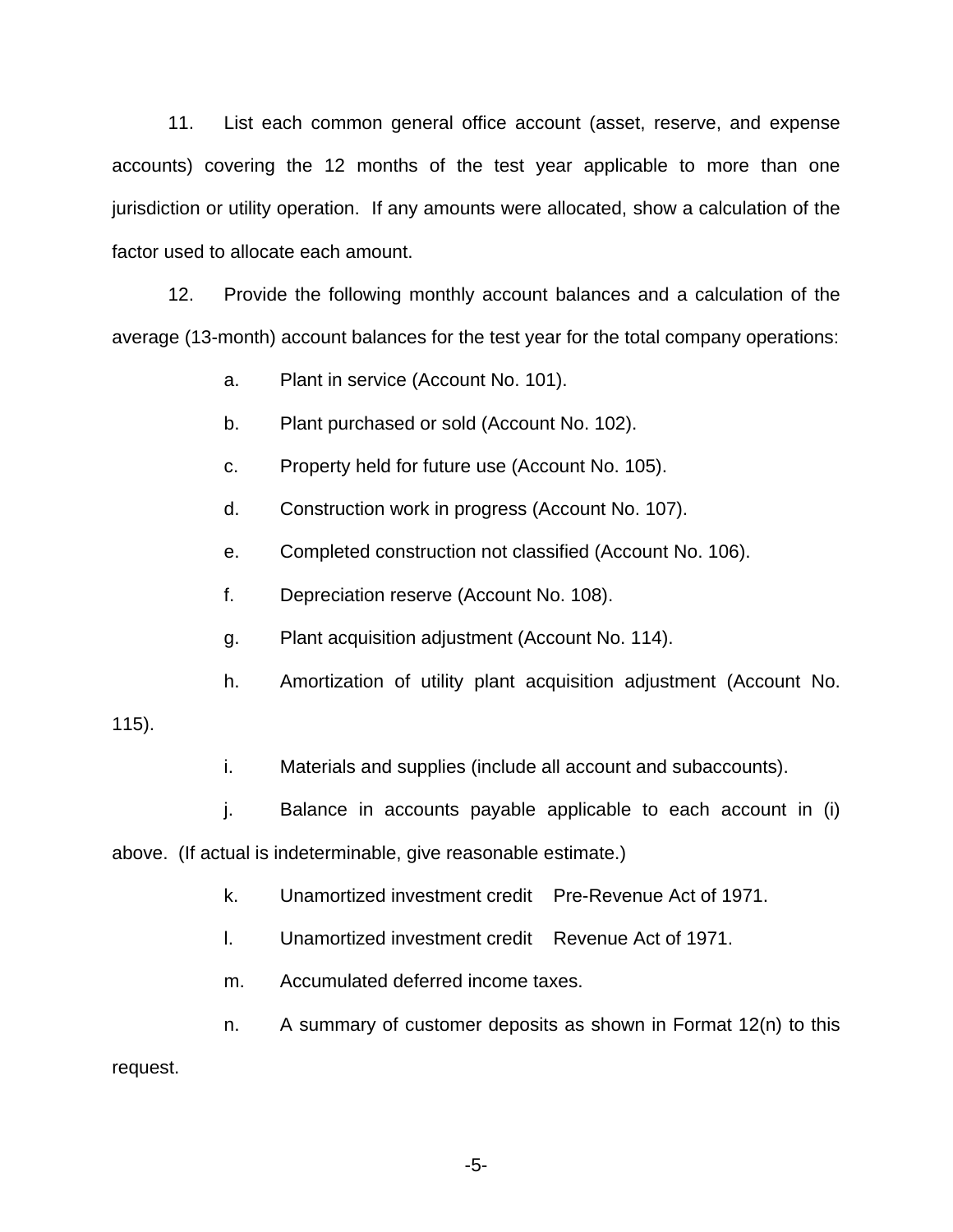o. Computation and development of minimum cash requirements.

p. Balance in accounts payable applicable to amounts included in utility plant in service. (If actual is indeterminable, give reasonable estimate.)

q. Balance in accounts payable applicable to prepayments by major category or subaccount.

r. Balance in accounts payable applicable to amounts included in plant under construction. (If actual is undeterminable, give reasonable estimate.)

13. Provide the cash account balances at the beginning of the test year and at the end of each month during the test year for the gas operations only.

14. Provide the following information for each item of gas plant held for future use at the end of the test year:

a. Description of property.

- b. Location.
- c. Date purchased.
- d. Cost.
- e. Estimated date to be placed in service.
- f. Brief description of intended use.
- g. Current status of each project.

15. Provide schedules, in comparative form, showing by months for the test year, and the year preceding the test year, the total company balance in each gas plant and reserve account or subaccount included in Columbia s chart of accounts as shown in Format 15.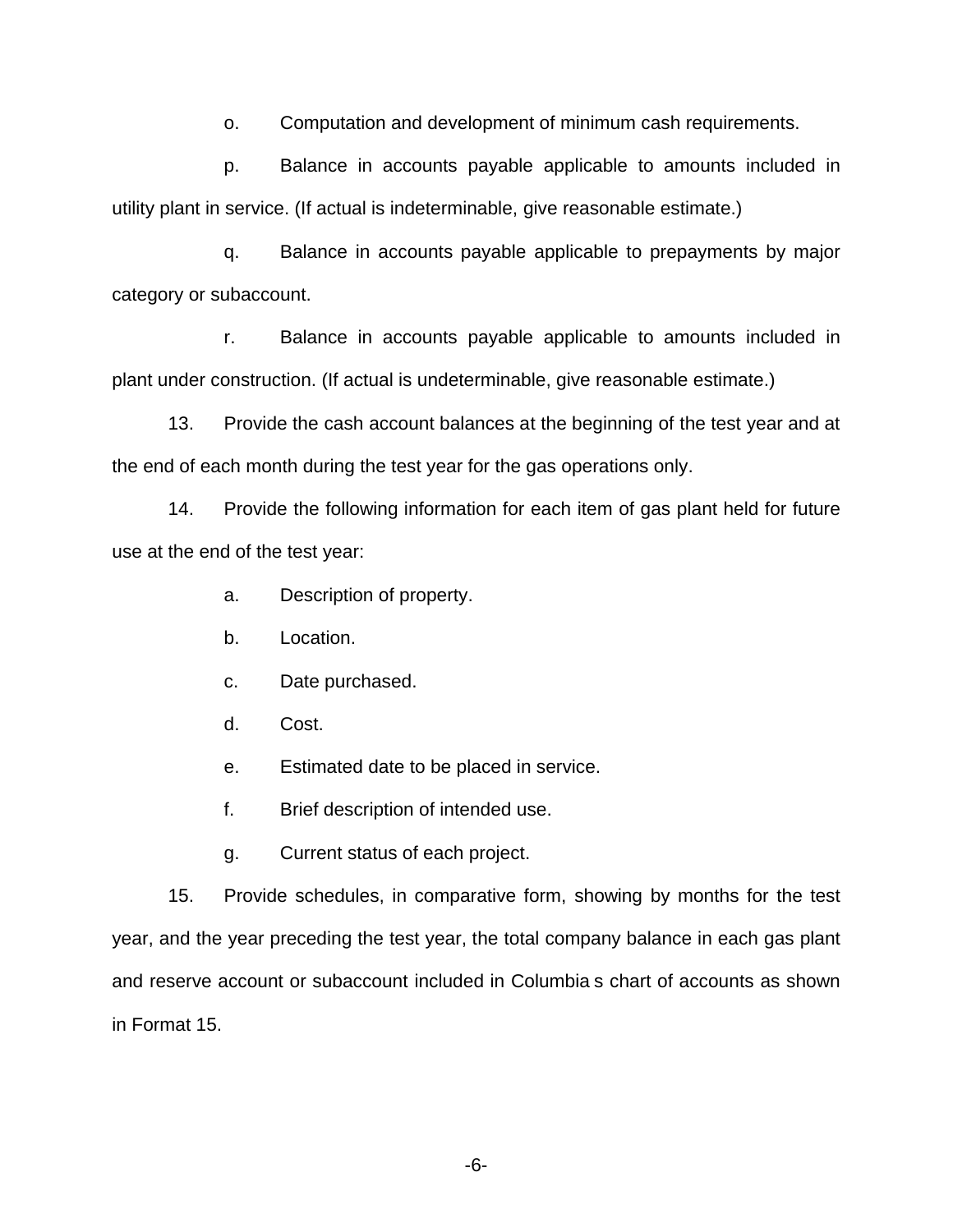16. Provide the journal entries relating to the purchase of gas utility plant acquired as an operating unit or system by purchase, merger, consolidation, liquidation, or otherwise since Columbia s inception. Also, provide a schedule showing the calculation of the acquisition adjustment at the date of purchase or each item of utility plant, the amortization period, and the unamortized balance at the end of the test year.

17. For Columbia s gas operations, provide a schedule showing a comparison of the balance in the total company and Kentucky revenue accounts for each month of the test year to the same month of the preceding year for each revenue account or subaccount included in Columbia s chart of accounts. Include appropriate footnotes to show the month each rate increase was granted and the month the full increase was recorded in the accounts. See Format 15.

18. Provide the following:

a. A schedule showing a comparison of the balance in the gas operating expense accounts for each month of the test year to the same month of the preceding year for each account or subaccount included in Columbia s chart of accounts. See Format 15.

b. A schedule, in comparative form, showing the total gas operating expense account balance for the test year and each of the 5 calendar years preceding the test year for each account or subaccount included in Columbia s annual report. (FERC Form No. 2, pages 320-325.) Show the percentage of increase of each year over the prior year.

-7-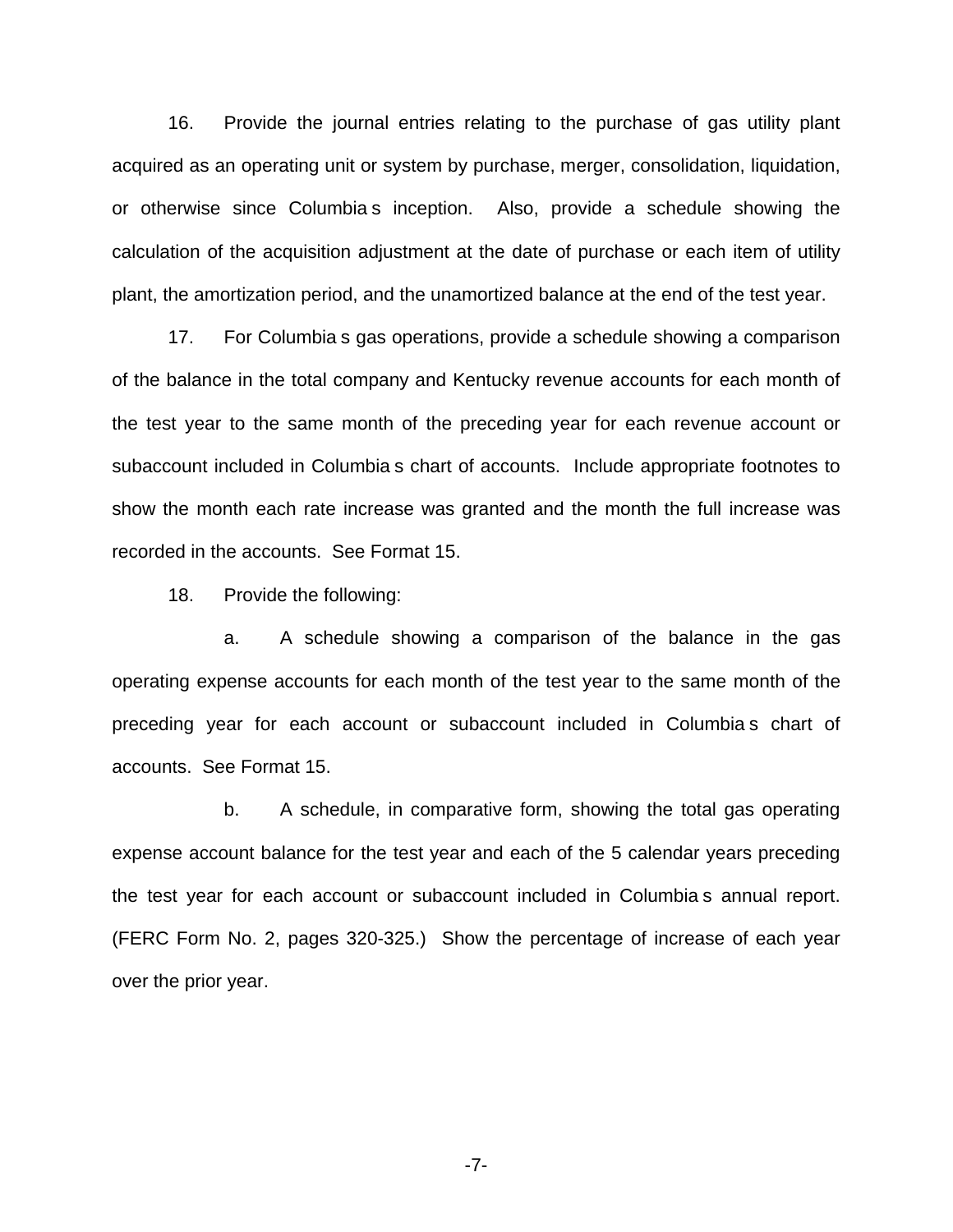c. A schedule of the gas operations salaries and wages for the test year and each of the 5 calendar years preceding the test year as shown in Format 18c. Show for each time period the amount of overtime pay.

d. A schedule showing the percentage of increase in salaries and wages for both union and non-union employees for the test year and the 5 preceding calendar years.

19. Provide the following payroll information for each employee classification or category:

a. The actual regular hours worked during the test year.

b. The actual overtime hours worked during the test year.

c. The test-year-end wage rate for each employee classification or category and the date of the last increase.

d. A calculation of the percent of increase granted during the test year.

20. Provide the amount of excess deferred federal income taxes resulting from the reduction in the corporate tax rate from 48 percent to 46 percent in 1979, as of the end of the test year.

21. Provide the following tax data for the test year for total company:

a. Income taxes:

(1) Federal operating income taxes deferred accelerated tax depreciation.

(2) Federal operating income taxes deferred other (explain).

(3) Federal income taxes - operating.

-8-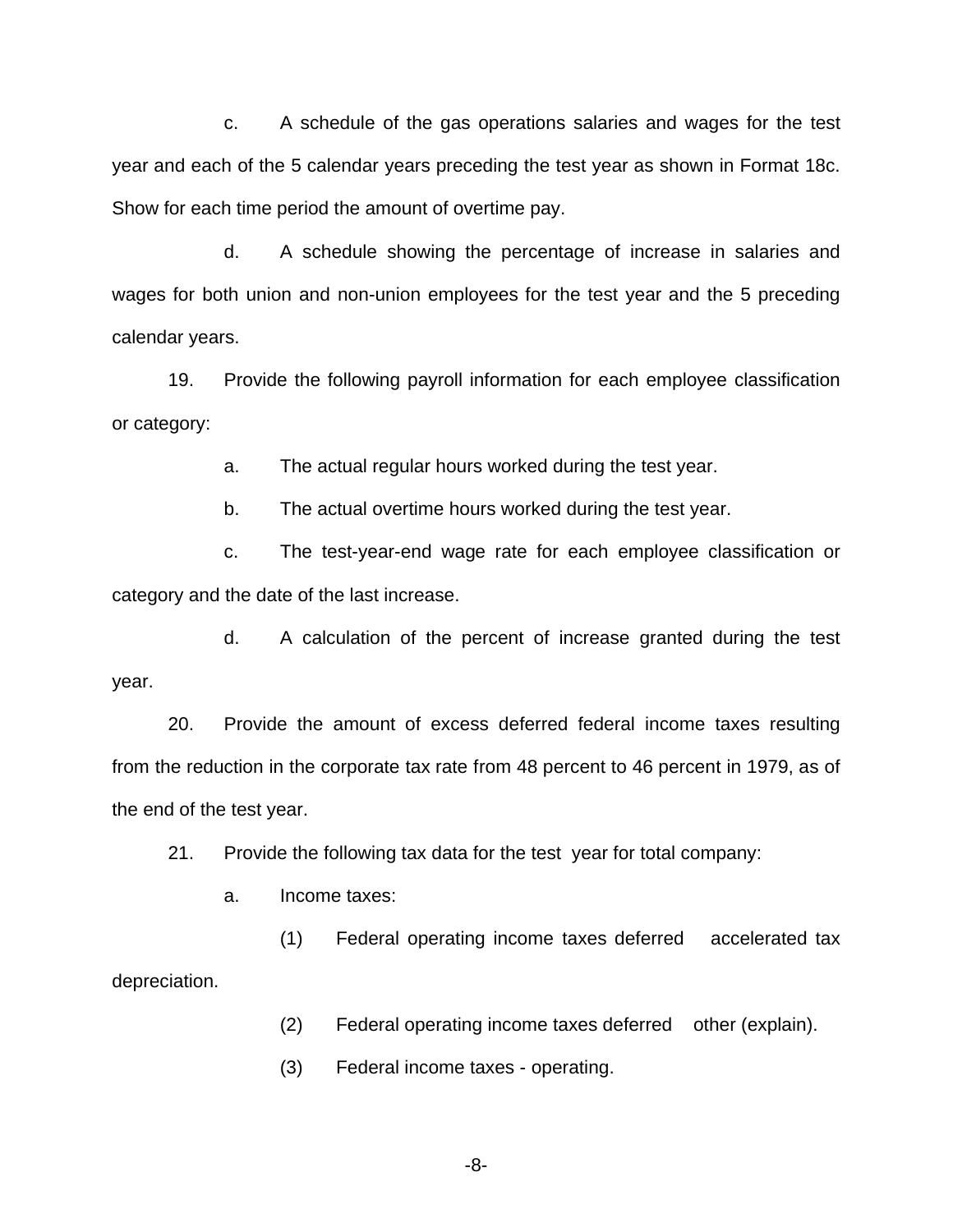(4) Income credits resulting from prior deferrals of federal income taxes.

- (5) Investment tax credit net.
	- i) Investment credit realized.
- ii) Investment credit amortized Pre-Revenue Act of

1971.

- iii) Investment credit amortized Revenue Act of 1971.
- $(6)$  The information in Item 21 $(a)(1-4)$  for state income taxes.

(7) A reconciliation of book to taxable income as shown in Format 21(a)(7) and a calculation of the book federal and state income tax expense for the test year using book taxable income as the starting point.

(8) A copy of federal and state income tax returns for the taxable year ended during the test year, including supporting schedules.

(9) A schedule of franchise fees paid to cities, towns, or municipalities during the test year, including the basis of these fees.

b. An analysis of Kentucky other operating taxes as shown in Format  $21(b)$ .

22. Provide a schedule of gas operations net income, per Mcf sold, per company books for the test year and the 5 calendar years proceeding the test year. This data should be provided as shown in Format 22.

23. Provide the comparative operating statistics as shown in Format 23.

24. Provide a statement of gas plant in service, per company books, for the test year. This data should be presented as shown in Format 24.

-9-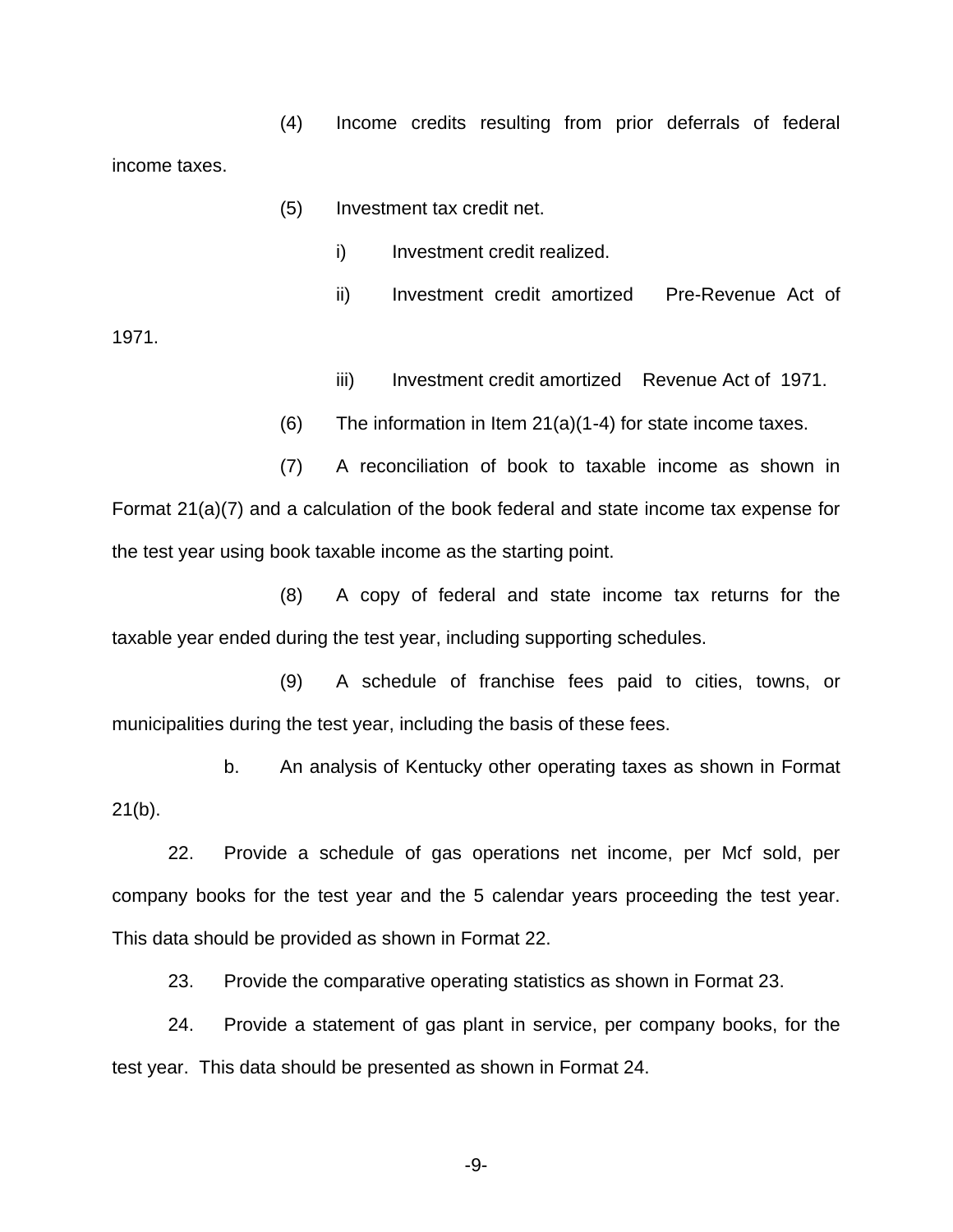25. Provide the following information. If any amounts were allocated, show a calculation of the factor used to allocate each amount.

a. A detailed analysis of all charges booked during the test period for advertising expenditures. Include a complete breakdown of Account 913 Advertising Expenses, as shown in Format 25a showing any other advertising expenditures included in any other expense accounts. The analysis should specify the purpose of the expenditure and the expected benefit to be derived.

b. An analysis of Account No. 930 Miscellaneous General expenses for the test period. Include a complete breakdown of this account as shown in Format 25b and provide detailed workpapers supporting this analysis. At a minimum, the workpapers should show the date, vendor, reference (i.e., voucher no., etc.), dollar amount, and brief description of each expenditure of \$500 or more, provided that lesser items are grouped by classes as shown in Format 25b.

c. An analysis of Account No. 426 Other Income Deductions for the test period. Include a complete breakdown of this account as shown in Format 25c, and provide detailed workpapers supporting this analysis. At a minimum, the workpapers should show the date, vendor, reference (i.e., voucher no., etc.), dollar amount, and brief description of each expenditure of \$500 or more, provided that lesser items are grouped by classes as shown in Format 25c.

26. Provide a detailed analysis of expenses incurred during the test year for professional services, as shown in Format 26, and all workpapers supporting the analysis. At a minimum, the workpapers should show the payee, dollar amount,

-10-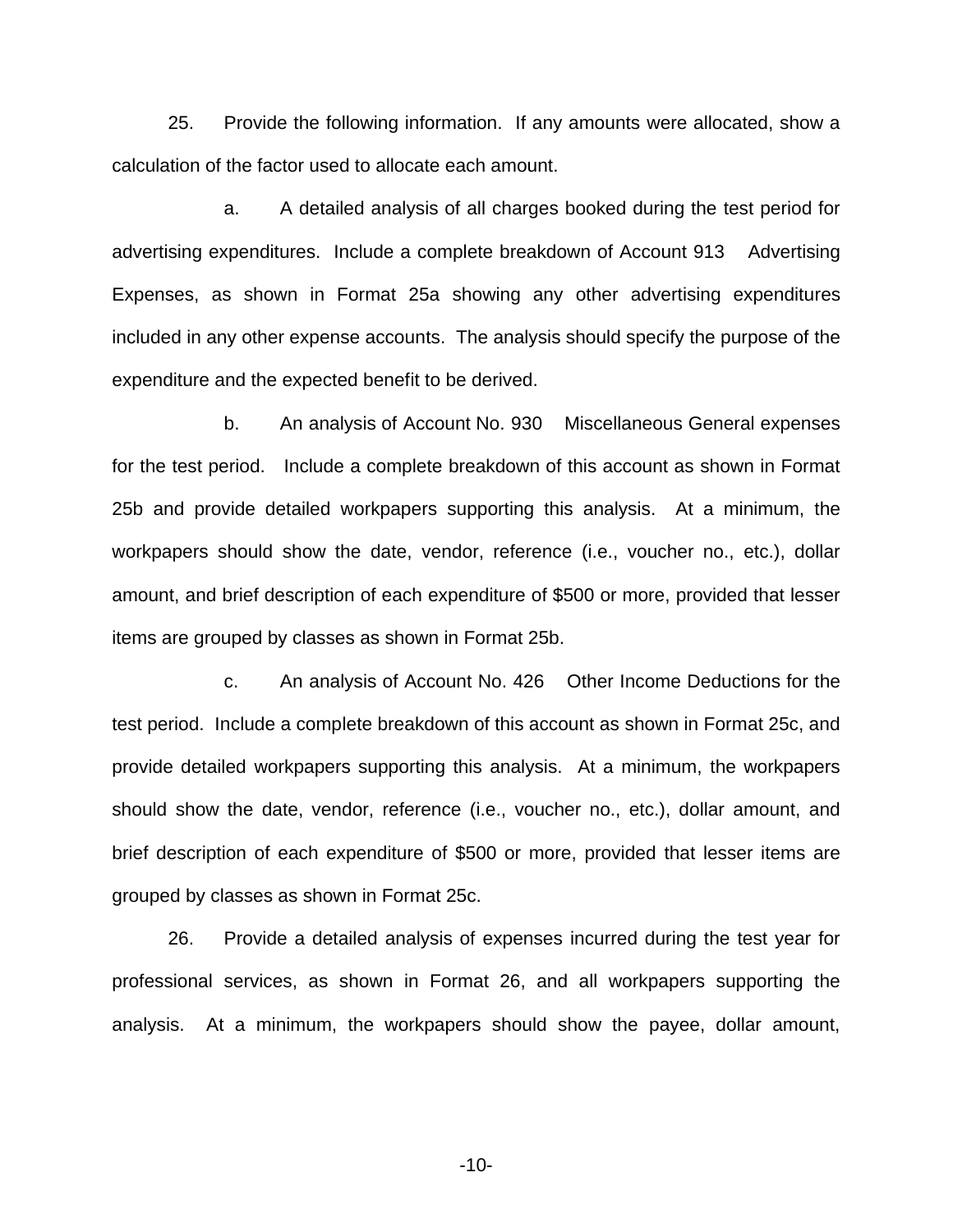reference (i.e., voucher no., etc.), account charged, hourly rates and time charged to the company according to each invoice, and a description of the service provided.

27. Provide a detailed analysis of contributions for charitable and political purposes (in cash or services), if any, recorded in accounts other than Account No. 426. Show the amount of the expenditure, the recipient of the contribution, and the specific account charge. If amounts are allocated, show a calculation of the factor used to allocate each amount. Detailed analysis is not required for amounts of less than \$100, provided the items are grouped by classes.

28. Describe Columbia s lobbying activities and provide a schedule showing the name, salary, affiliation, all company-paid or reimbursed expenses or allowances, and the account charged for each individual whose principal function is lobbying on the local, state, or national level. If any amounts are allocated, show a calculation of the factor used to allocate each amount.

29. Provide a schedule showing for the test year and the year preceding the test year, with each year shown separately, the following information regarding Columbia s investments in subsidiaries, affiliates, and joint ventures:

a. Name of subsidiary, affiliate, or joint venture.

b. Date of initial investment.

c. Amount and type of investment made for each of the 2 years included in this report.

d. Balance sheet and income statement. Where only internal statements are prepared, furnish copies of these.

-11-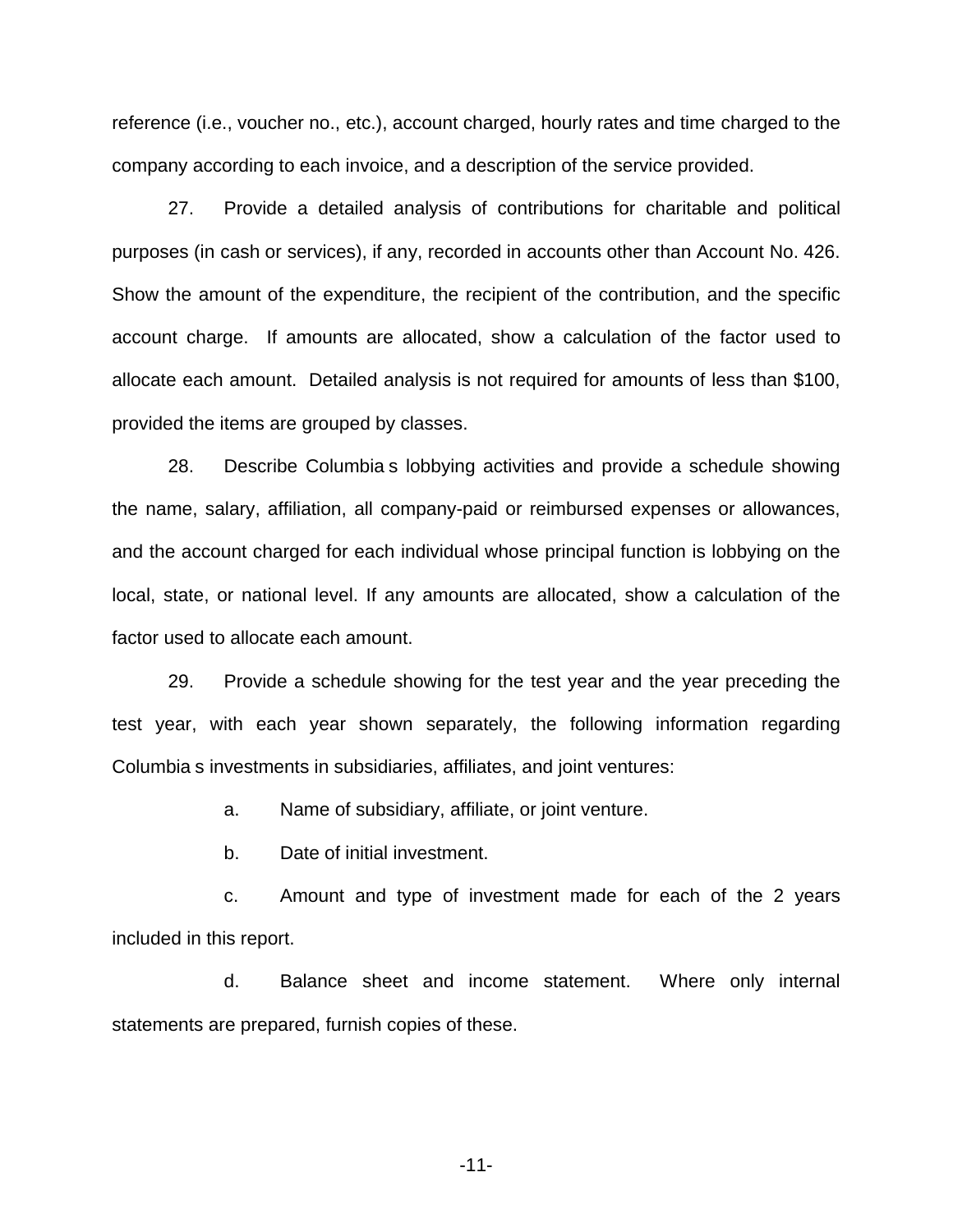e. A separate schedule of all dividends or income of any type received by Columbia from its subsidiaries, affiliates, or joint ventures showing how this income is reflected in the reports filed with the Commission and stockholder reports.

f. Name of each officer of each of the subsidiaries, affiliates, or joint ventures, each officer s annual compensation, the portion of that compensation that is charged to the subsidiary, affiliate, or joint venture, the position each officer holds with Columbia and the compensation received from Columbia.

30. Provide the following information with regard to uncollectible accounts for the test year and 5 preceding calendar years (taxable year acceptable) for the gas operations:

a. Reserve account balance at the beginning of the year.

b. Charges to reserve account (accounts charged off).

c. Credits to reserve account.

d. Current year provision.

e. Reserve account balance at the end of the year.

f. Percent of provision to total revenue.

31. Provide a detailed analysis of the retained earnings account for the test period and the 12-month period immediately preceding the test period.

32. Provide a listing of all non-utility property, related property taxes, and accounts where amounts are recorded. Include a description of the property, the date purchased, and the cost.

33. Provide rates of return in Format 33.

34. Provide employee data in Format 34.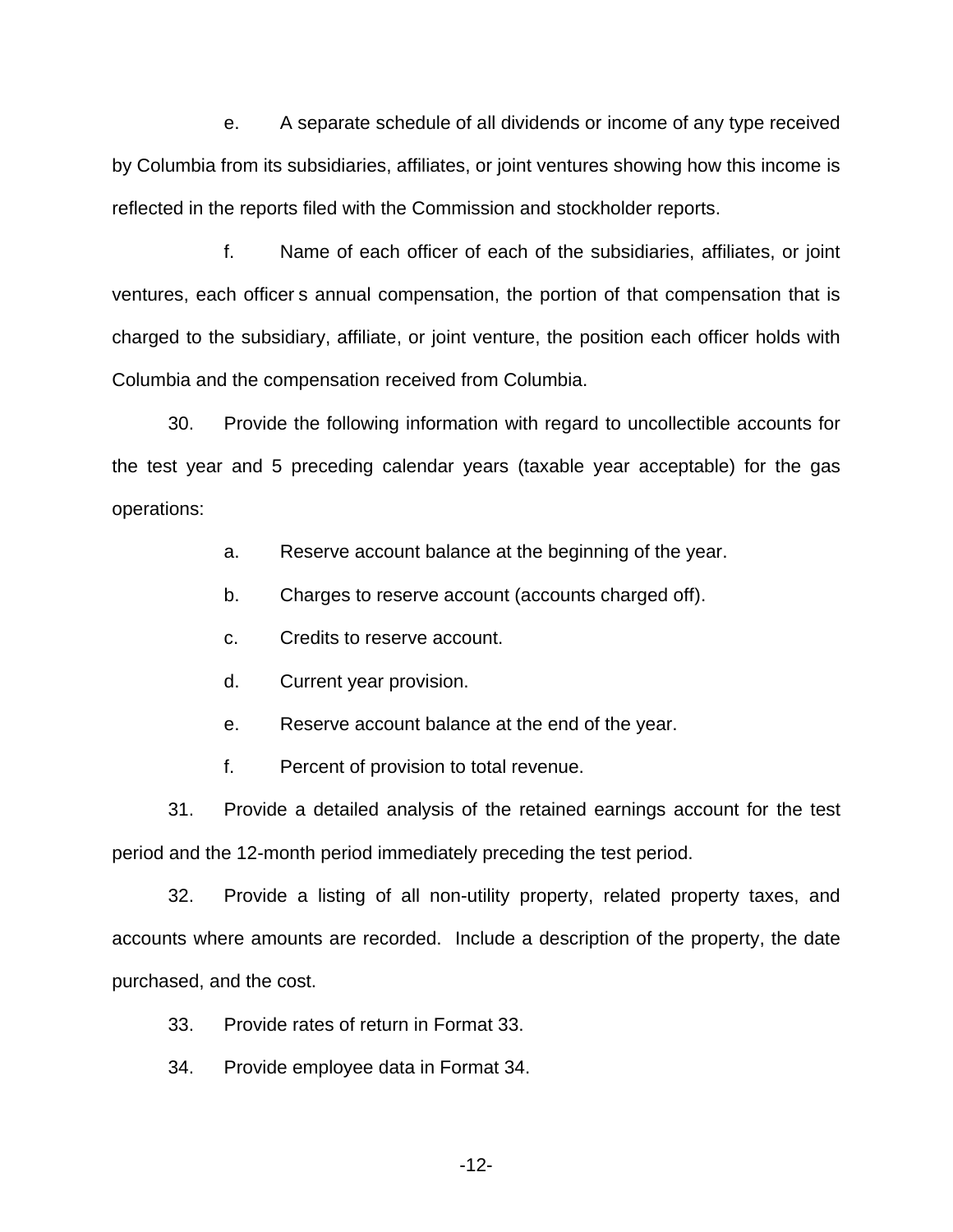35. Provide the studies for the test year, including all applicable workpapers, which are the basis of jurisdictional plant allocations and expense account allocations.

36. Provide a calculation of the rate or rates used to capitalize interest during construction for the test year and the 3 preceding calendar years. Explain each component entering into the calculation of this rate.

37. Provide any information, when known, which would have a material effect on net operating income, rate base, or cost of capital which have occurred after the test year but were not incorporated in the filed testimony and exhibits.

38. Provide detailed monthly income statements for each month after the test period, including the month in which the hearing ends, as they become available.

39. List all present or proposed research efforts dealing with the pricing of gas and the current status of such efforts.

40. Provide a schedule reflecting the salaries and other compensation of each executive officer for the test year and the 2 preceding calendar years. Include the percentage annual increase and the effective date of each increase, the job title, duty and responsibility of each officer, the number of employees who report to each executive officer, and to whom each executive officer reports. Also, for employees elected to executive officer status during the test year, provide the salaries, for the test year, for those persons whom they replaced.

41. Provide an analysis of Columbia s expenses for research and development activities for the test year and the 5 preceding calendar years. For the test year include the following:

-13-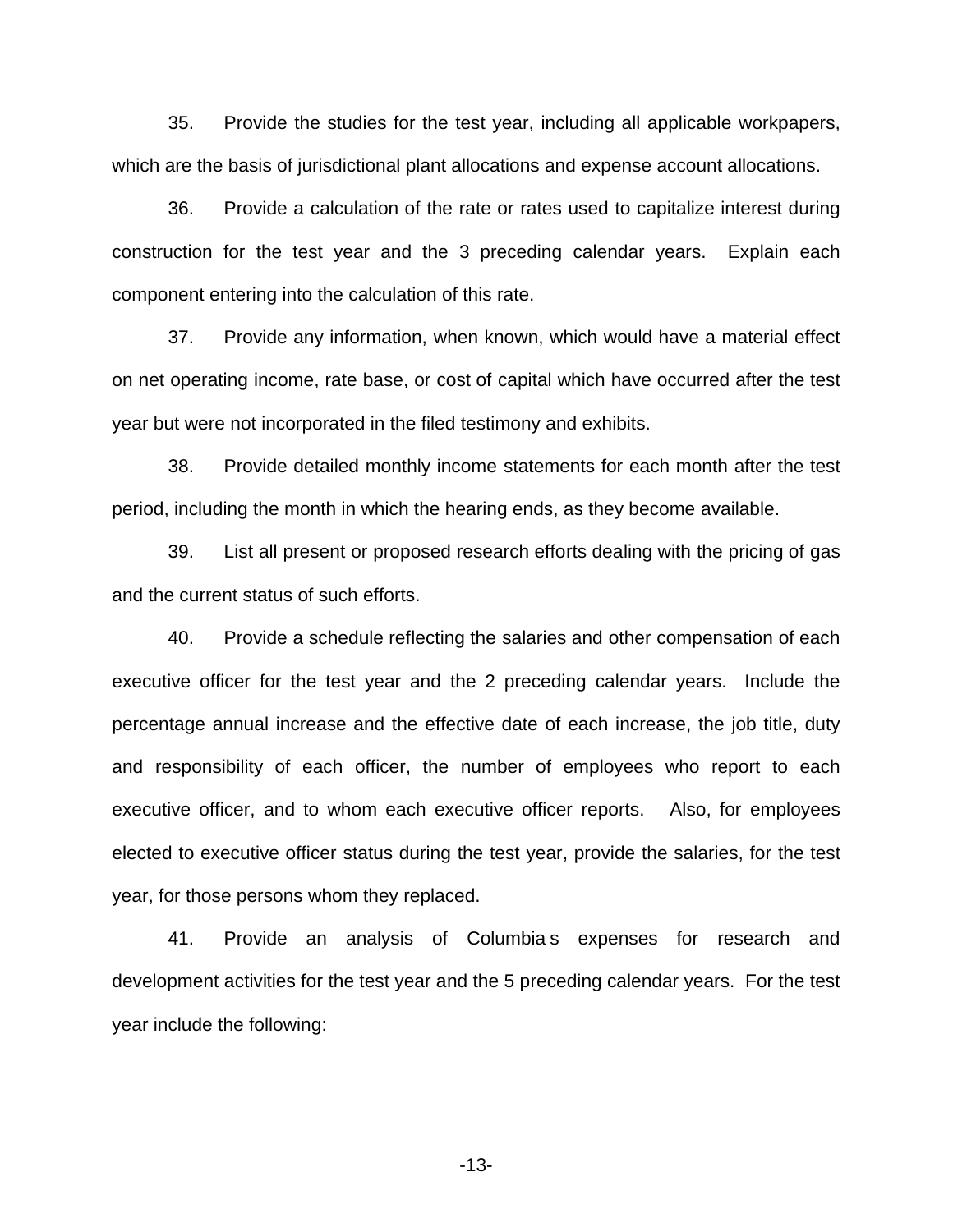a. Basis of fees paid to research organizations and Columbia s portion of the total revenue of each organization. Where the contribution is monthly, provide the current rate and the effective date.

b. Details of the research activities conducted by each organization.

c. Details of services and other benefits provided to the company by each organization during the test year and the preceding calendar year.

d. Total expenditures of each organization including the basic nature of costs incurred by the organization.

e. Details of the expected benefits to the company.

42. Provide the average number of customers for each customer class (i.e., residential, commercial, and industrial) for the 5 calendar years preceding the test period, the test period, and for each month of the test period.

43. Provide all current labor contracts and the most recent contracts previously in effect.

44. Provide a detailed analysis of all benefits provided to the employees of Columbia. For each benefit include:

a. The number of employees covered at test-year end.

b. The test-year actual cost.

c. The amount of the test-year actual cost capitalized and expensed.

d. The average annual cost per employee.

45. Provide complete details of the financial reporting and rate-making treatment of Columbia s pension costs.

-14-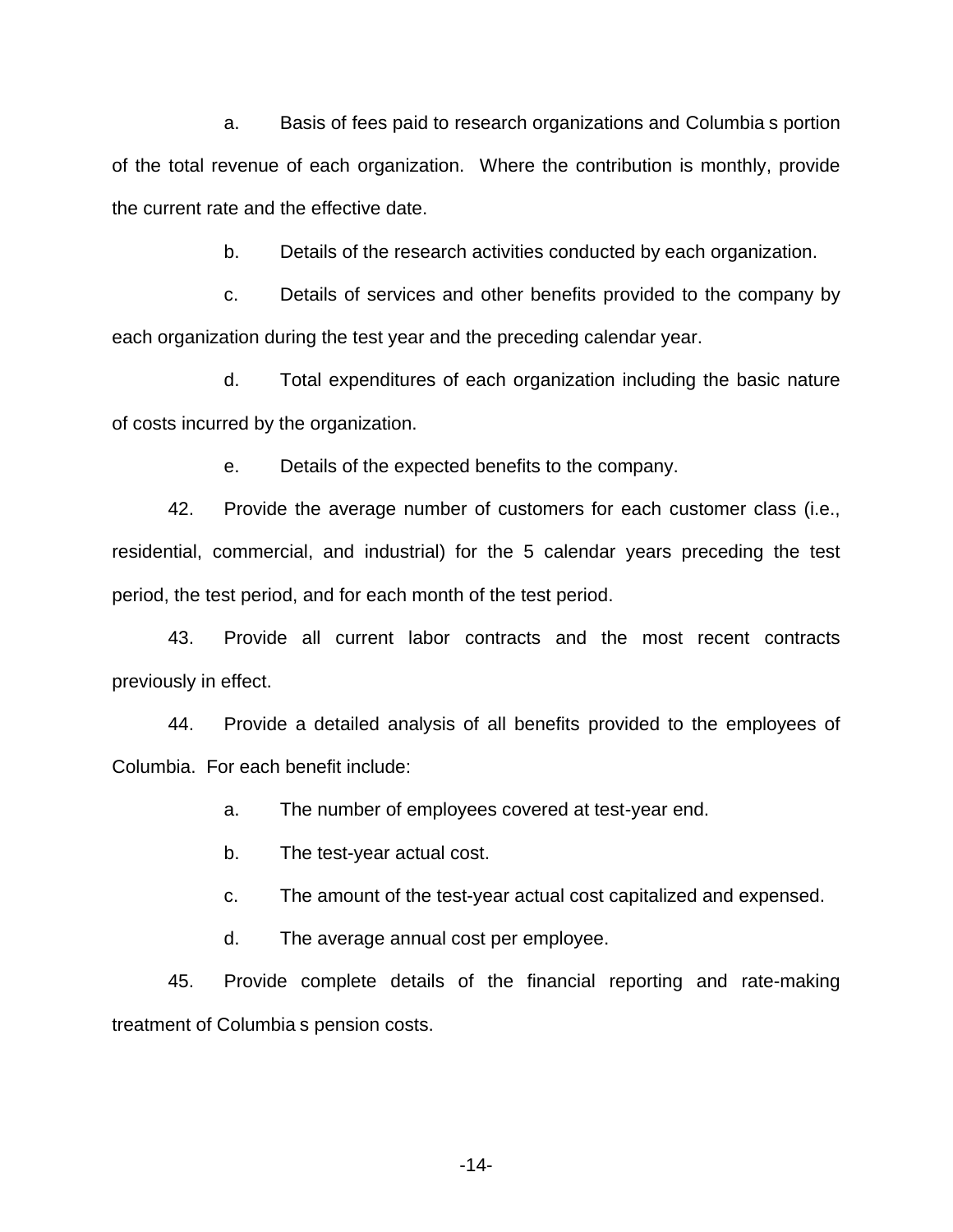46. Provide complete details of Columbia s financial reporting and rate-making treatment of Statement of Financial Accounting Standard ( SFAS ) No. 106, including:

a. The date that Columbia adopted SFAS No. 106.

b. All accounting entries made at the date of adoption.

c. All actuarial studies and other documents used to determine the level of SFAS No. 106 cost recorded by Columbia.

47. Provide complete details of Columbia s financial reporting and rate-making treatment of SFAS No. 112, including:

a. The date that Columbia adopted SFAS No. 112.

b. All accounting entries made at the date of adoption.

c. All actuarial studies and other documents used to determine the level of SFAS No. 112 cost recorded by Columbia.

48. Provide the following information concerning the costs for the preparation of this case:

a. A detailed schedule of expenses incurred to date for the following categories:

- (1) Accounting;
- (2) Engineering;
- (3) Legal;
- (4) Consultants;
- (5) Other Expenses (Identify separately).

For each category, the schedule shall include the date of each transaction, check number or other document reference, the vendor, the hours worked, the rates per hour,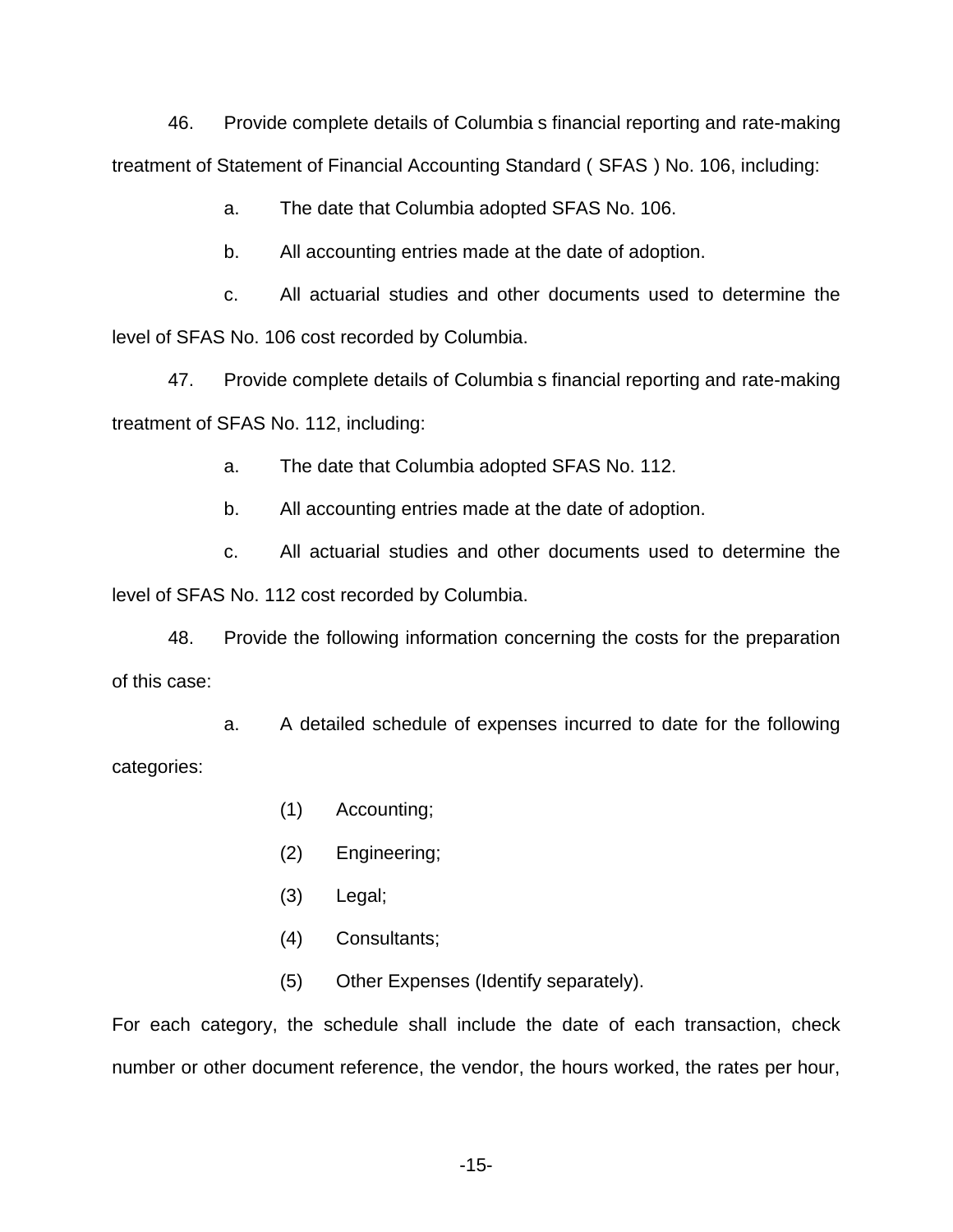amount, a description of the services performed, and the account number in which the expenditure was recorded. Provide copies of any invoices, contracts, or other documentation which support charges incurred in the preparation of this rate case. Indicate any costs incurred for this case that occurred during the test year.

b. An itemized estimate of the total cost to be incurred for this case. Expenses shall be broken down into the same categories as identified in (a) above, with an estimate of the hours to be worked and the rates per hour. Include a detailed explanation of how the estimate was determined, along with all supporting workpapers and calculations.

c. During the course of this proceeding, provide monthly updates of the actual costs incurred, in the manner requested in (a) above. Updates will be due the last business day of each month, through the month of the public hearing.

49. Provide a copy of Columbia s most recent depreciation study. If no such study exists, provide a copy of Columbia s most recent depreciation schedule, including: a list of all pipeline and related facilities by account number; service life and accrual rate for each; the methodology which supports the schedule; and the date the schedule was last updated.

50. Describe the status of any outstanding recommendations relating to gas operations contained in Columbia s last management audit. Identify any savings or costs related to management audit recommendations, the impact of which are not already reflected in the test year of this case.

-16-